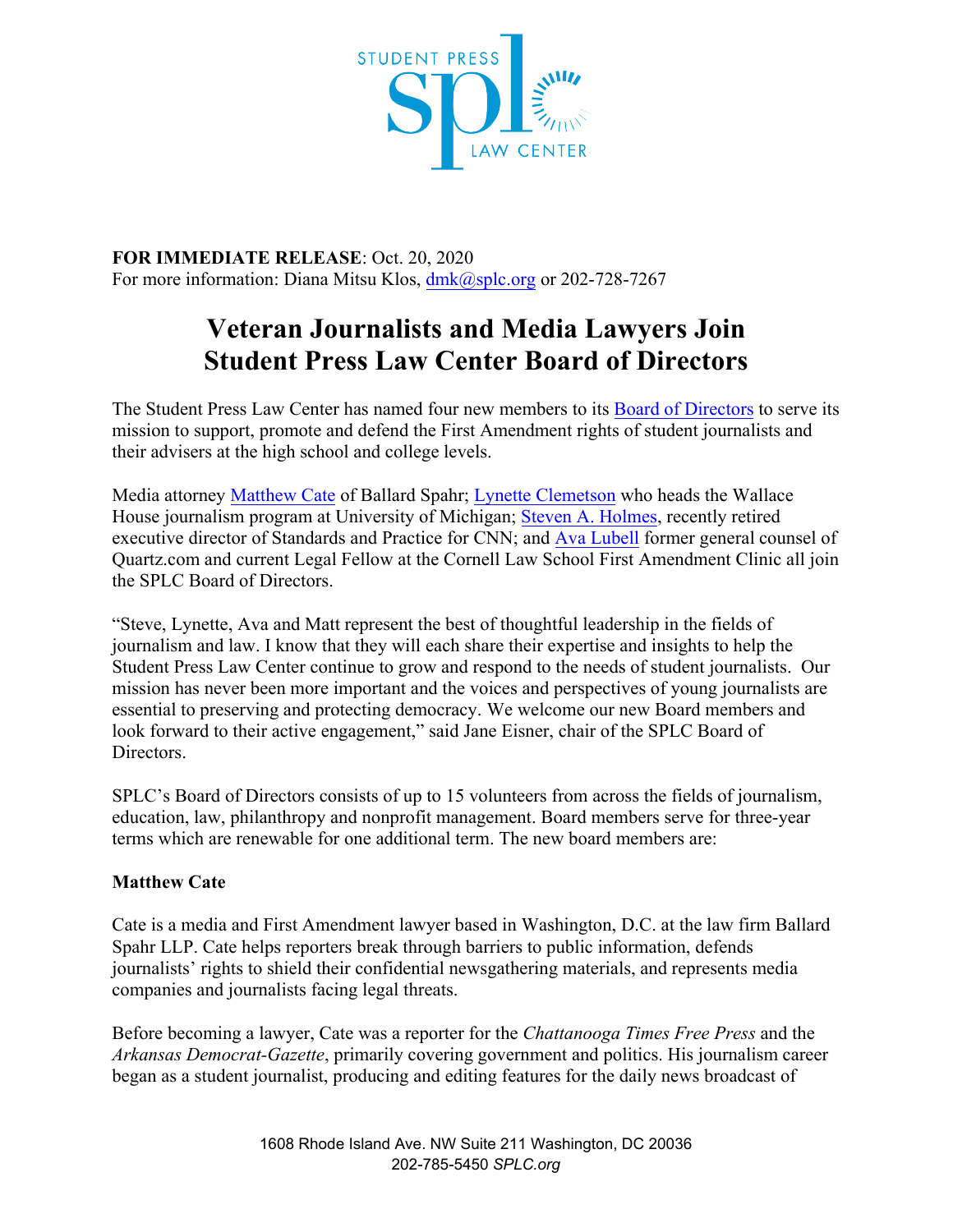

Jefferson County High School daily news broadcast in Dandridge, Tennessee. His first byline appeared in *The Daily Beacon*, the independent student newspaper of University of Tennessee.

Cate is a member of the First Amendment Coalition in California and maintains an active pro bono practice as a member of the attorney referral services of the Electronic Frontier Foundation and the Student Press Law Center. In 2019, he successfully represented a student newspaper editor and adviser in Stockton, Calif., in a First Amendment controversy that was covered by th[e](https://www.nytimes.com/2019/05/03/business/media/school-newspaper-porn-article.html) *[New York Times](https://www.nytimes.com/2019/05/03/business/media/school-newspaper-porn-article.html)*, the *[San Francisco Chronicle](https://www.sfchronicle.com/bayarea/article/Lodi-district-teacher-clash-over-newspaper-story-13793453.php)*, and other U.S. and international news outlets.

## **Lynette Clemetson**

Clemetson is Director of Wallace House, home of the Knight-Wallace Fellowships for Journalists and the Livingston Awards at The University of Michigan, Ann Arbor. Prior to joining the university, she was Senior Director of Strategy and New Initiatives at NPR, guiding projects across broadcast, digital and events. A veteran reporter, Clemetson was a domestic correspondent for The New York Times and a correspondent for *Newsweek* magazine, based in Hong Kong and Washington DC. She was the founding managing editor of the website TheRoot.com, and served as Director of Digital Strategy at the Pew Center on the States. In her current work, Clemetson is engaged in upholding press freedom and sustaining journalism across a variety of forms.

### **Steven A. Holmes**

Holmes, a veteran journalist with more than 40 years in the business, recently retired from his position as executive director of Standards and Practices at CNN. He has also been national domestic policy editor at The Washington Post and reporter and editor at The New York Times where he was part of a team awarded the Pulitzer Prize in 2001 for reporting on race relations in America.

Holmes is the author of "Ron Brown: An Uncommon Life," a biography of the former commerce secretary and Chairman of the Democratic Party who died while working in the Clinton Administration. He put himself through college by driving a New York City taxicab at night, and still insists that this was the second best job he's ever had.

## **Ava Lubell**

Lubell is a Legal Fellow at the Cornell Law School First Amendment Clinic, providing pro bono legal advice to New York City metro area journalists on a range of First Amendment issues arising from newsgathering and publication. Previously, Lubell served as the General Counsel of Quartz Media. Quartz focuses on global business news and has reporters based in cities around the world, including New York, London, Hong Kong, New Delhi, Nairobi, and San Francisco. Lubell directed legal strategy and worked directly with the newsroom, product, and business teams. Prior to Quartz, Lubell worked at Slate as General Manager & General Counsel where, in